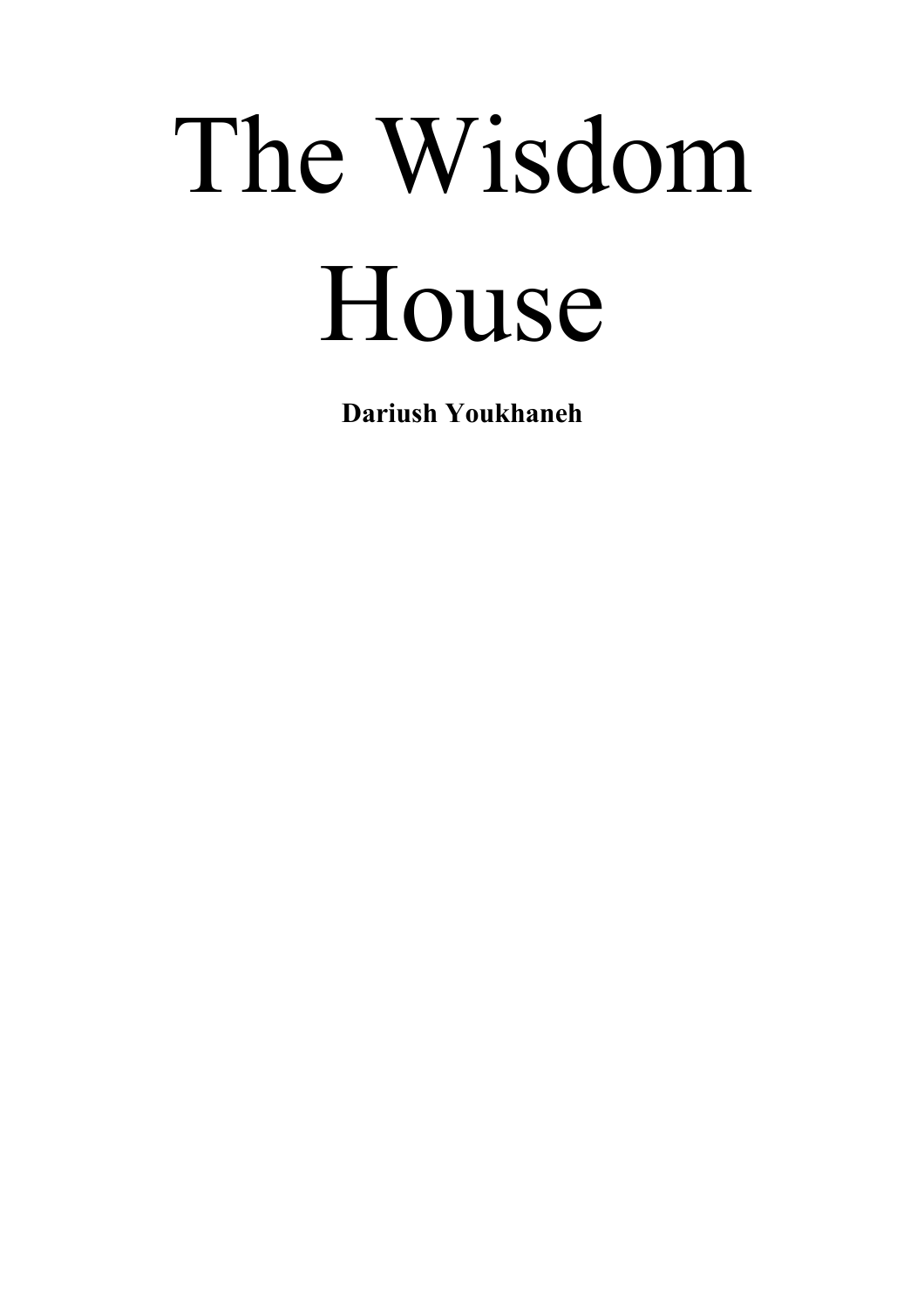Copyright © 2022

By Dariush Youkhaneh

All rights reserved. Smashwords Edition, License Notes.

This book or any portion thereof may not be reproduced or used in any manner whatsoever without the publisher's express written permission except for the use of brief quotations in a book review.

Unless otherwise noted, all Scriptures used in this book are taken from the Holy Bible, New International Version®, NIV® Copyright ©1973, 1978, 1984, 2011 by Biblica, Inc.® Used by permission. All rights reserved worldwide.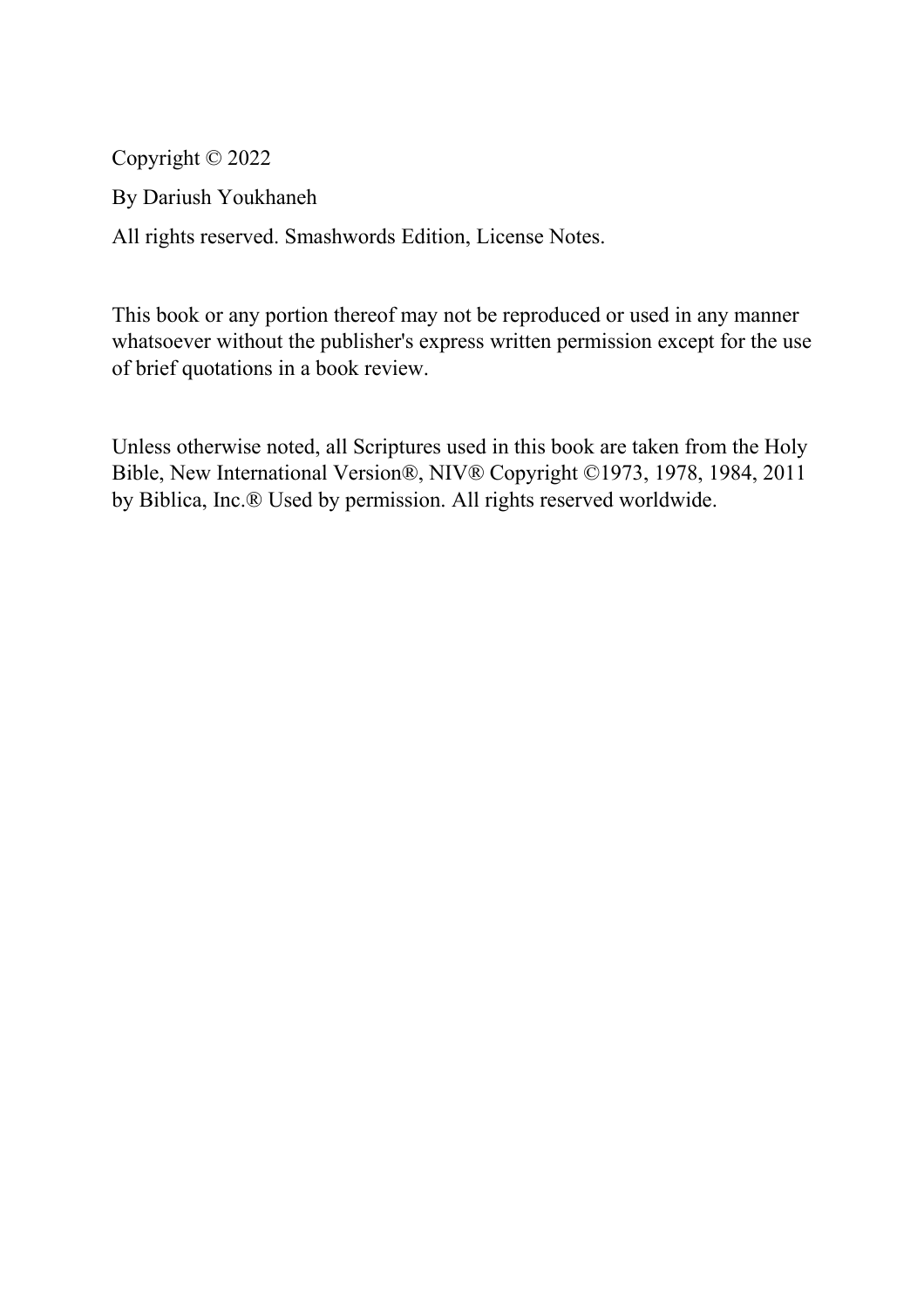## **Contents**

**[Introduction](#page-3-0)** 

**[Understanding](#page-4-0)** 

**[Humility](#page-5-0)** 

[Peace](#page-6-0)

**[Obedience](#page-7-0)** 

**[Forgiveness](#page-9-0)** 

**[Purity](#page-10-0)** 

[Self-Control](#page-11-0)

**[Source](#page-13-0)**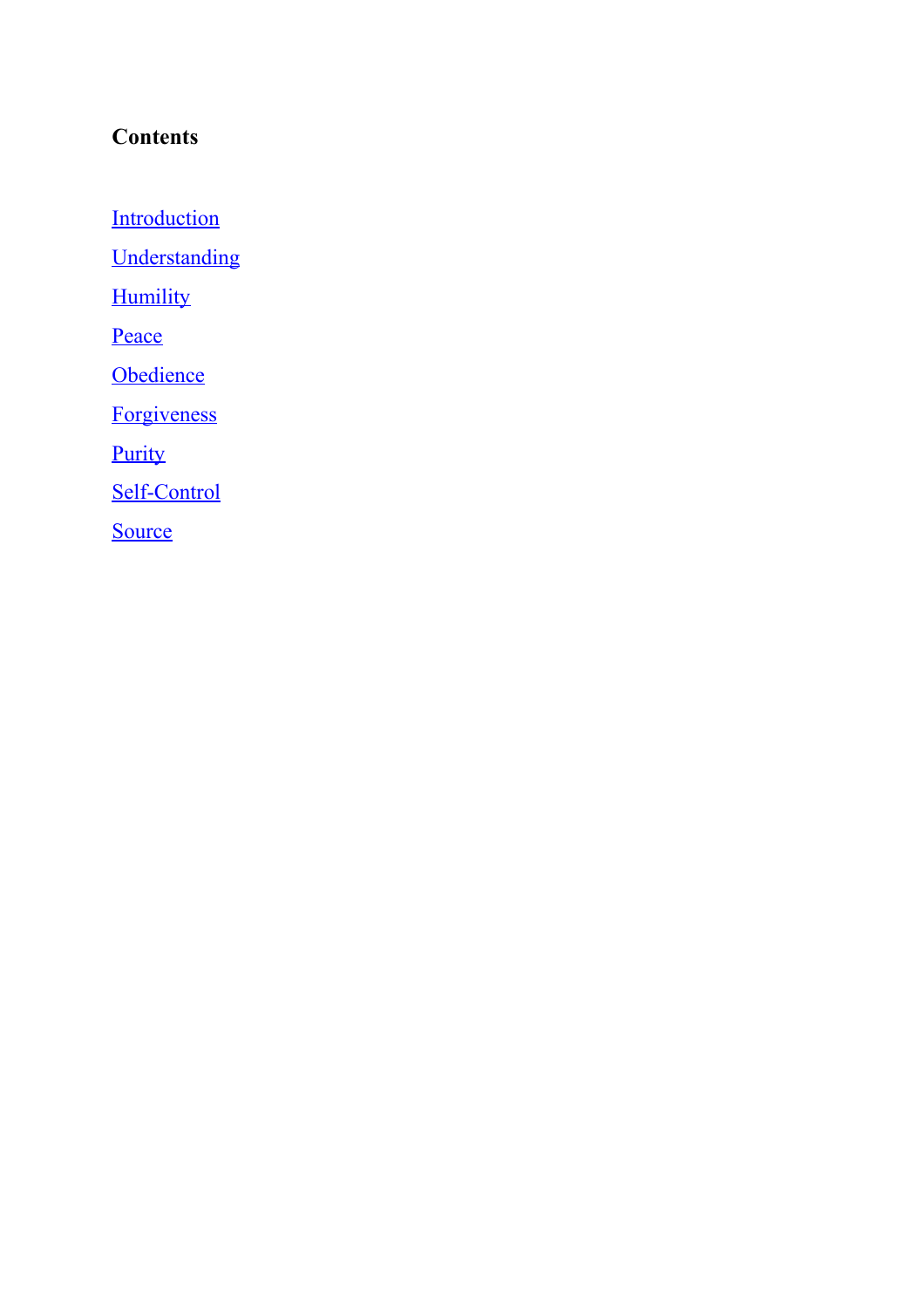#### <span id="page-3-0"></span>**Introduction**

Wisdom is life; wisdom is food; wisdom is everything we need today and tomorrow. I want to introduce you to a piece of this wisdom in this short book. The mystery of wisdom is not a secret; perhaps it was most revealed after Jesus born. We need discernment to know what the wisdom of this world is and what the real wisdom is. The truth is that the Spirit will make us wise and understand what it truly means to know God. Do you want to know more? Are you seeking wisdom on earth? This short book is for you then, and you'll be able to build your inner life wisdom house. Take the lead as you are going to explore more.

The year 2022 has started hectic. I was praying last night - and reading from the book of proverbs chapter 9. Asking God for big things is just a thing I'll do each year. 'The wisdom house' dropped in my thought. Did I ask, why not wisdom? It is a big thing indeed. In my post, "Why do I need more wisdom?" I explained the why behind it. What we need more this year is supernatural wisdom, more of it, the complete definition of wisdom ultimately will be found in Christ only; the fear of the Lord is the beginning of the wisdom for us. The house of wisdom has seven pillars; they are stand next to each other, firm and steady. The wisdom house might not look good if one of the pillars are fallen, but we try to do our best in every aspect of our lives as much as we can to keep them strong. If you are curious like me about what are the sevens? Let's go to explore more about them.

In the below figure, in the wisdom house, as you can see, the broken horizontal line is love, and the two broken vertical lines on two sides of the house are Faith. The love that connects the pillars and the Faith shows how tall and strong your wisdom house is. Just a reminder, your wisdom house might be slightly different, but the core stones should be the same.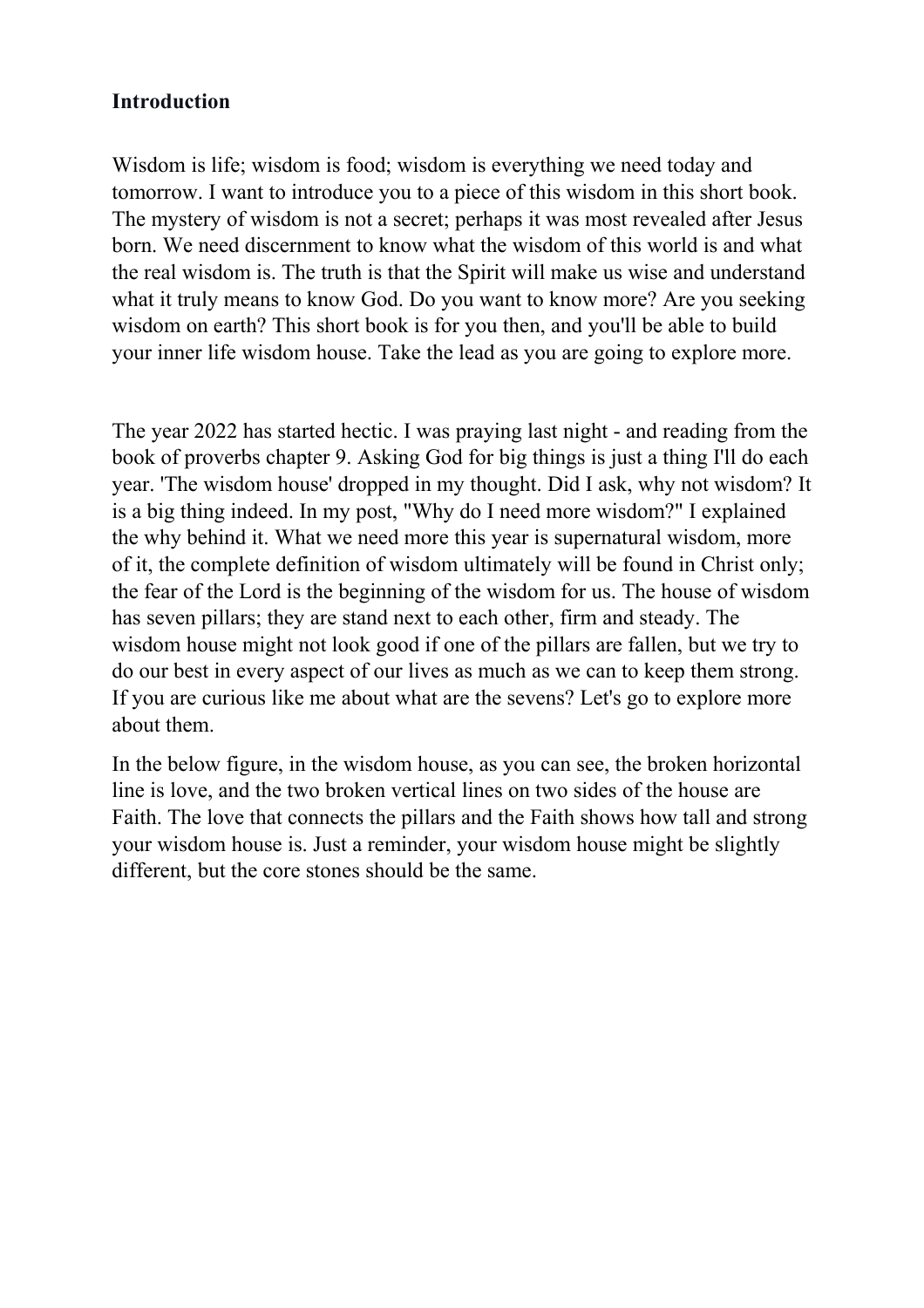

#### <span id="page-4-0"></span>**Understanding**

The very first thing we need is understanding. It seems knowledge and understanding are parallel, working alongside each other, but perhaps they are two different things. In the first pillar comes understanding; we can refer to it as both natural and spiritual understanding. The word "understanding" comes 156 times in the Bible (King James Version). The Old Testament gives us 134 times and the New Testament 22 times. What really makes *understanding* important that every human being needs that? The kind of understanding that is far from our understanding - we cannot explain it; if we can define it, most possibly won't fit in spiritual understanding. The heaven understanding can be understood in the Holy Spirit cloth. Until then, we have a better view of the world around us. Of course, the natural one given to us has a place to grow and improve. I can see and understand the world around me through a natural and general understanding of the world. In Jesus, we can find the ultimate understanding.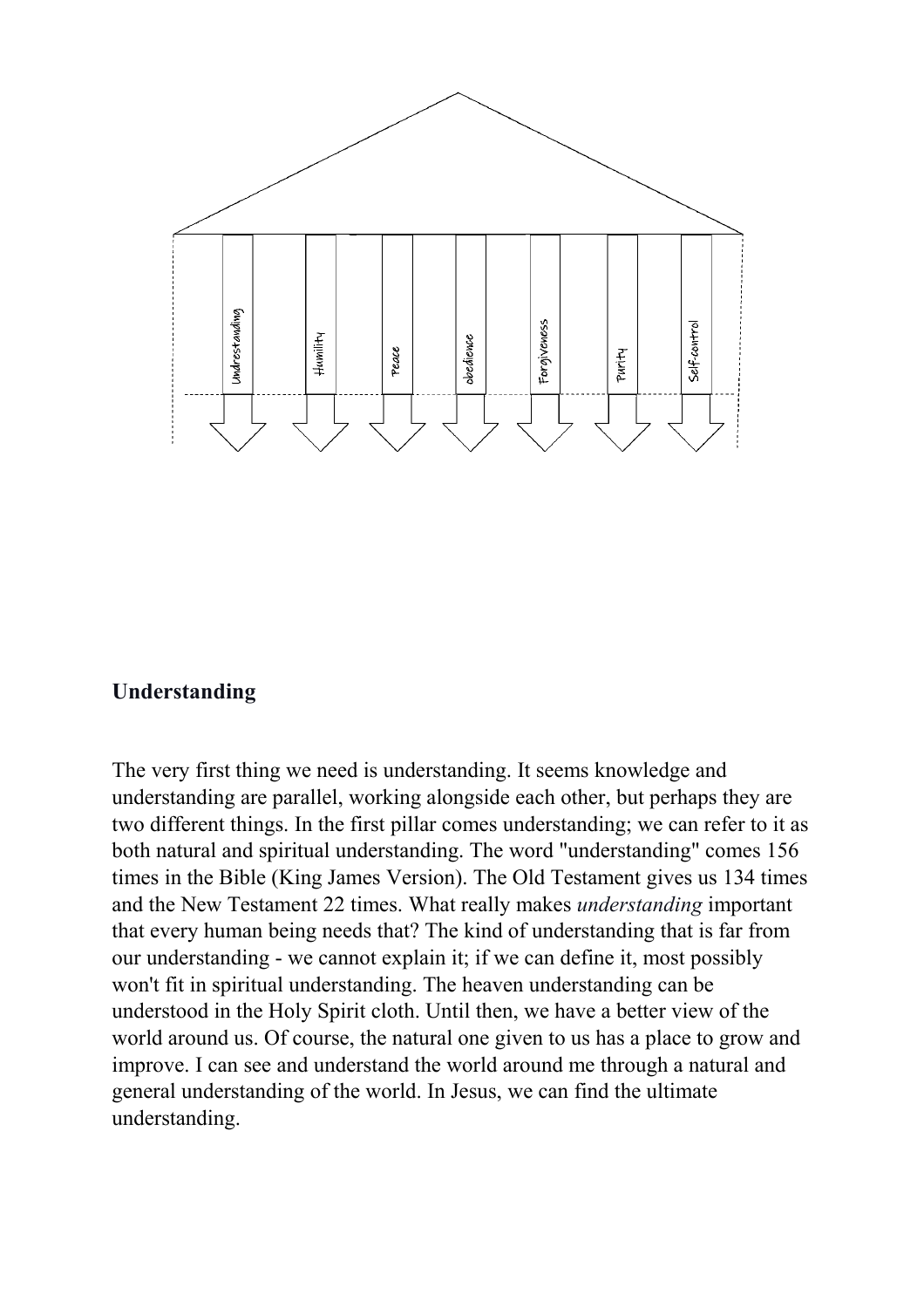Jesus himself talks about understanding a couple of times during his ministry; the most outstanding is found in Mark 12: 33, where he said: *"...love God…with all your understanding..."* 

*Understanding is an ability, in one definition of oxford dictionary means 'the particular way in which somebody understands something.'* If you can understand somebody and something difficult, you are wise! But understanding without a deeper level of spiritual understanding is a surface understanding. It is like a piece of wood on water; we can see and understand the wood won't go unto water, and it is floating on water along the river, but we do not know where this piece of wood will stop floating. This way, we do not understand why bad things happen to good people? With the help of spiritual understanding, we know and trust everything is in God's control, even we do not understand why things happened or where that piece of wood of our life will land.

**Pray:** God, I need the heaven understanding; above all other earthly things, I seek you to solve the not-knowing things. Please teach me your wise words, let me understand how to love me and others to create an atmosphere of belonging. In your Name, Amen.

### <span id="page-5-0"></span>**Humility**

The pillar of Humility which King Solomon talks about is found in his book of Proverbs chapter 11 verse 2 "*When pride comes, then comes disgrace,*

*but with humility comes wisdom."* Merriam-Webster merely defines humility as "freedom from pride or arrogance: the quality or state of being humble." James even gives us advice that "*Humble yourselves in the sight of the Lord, and He will lift you in due time*." James 4:10. Being humble is a wise action that a true follower of Christ will do, serving others humbly and making sure everyone is first. Christionaity.com article '*what is the meaning of humility? Why should we be humble?"* gave us five brilliant verses about humility: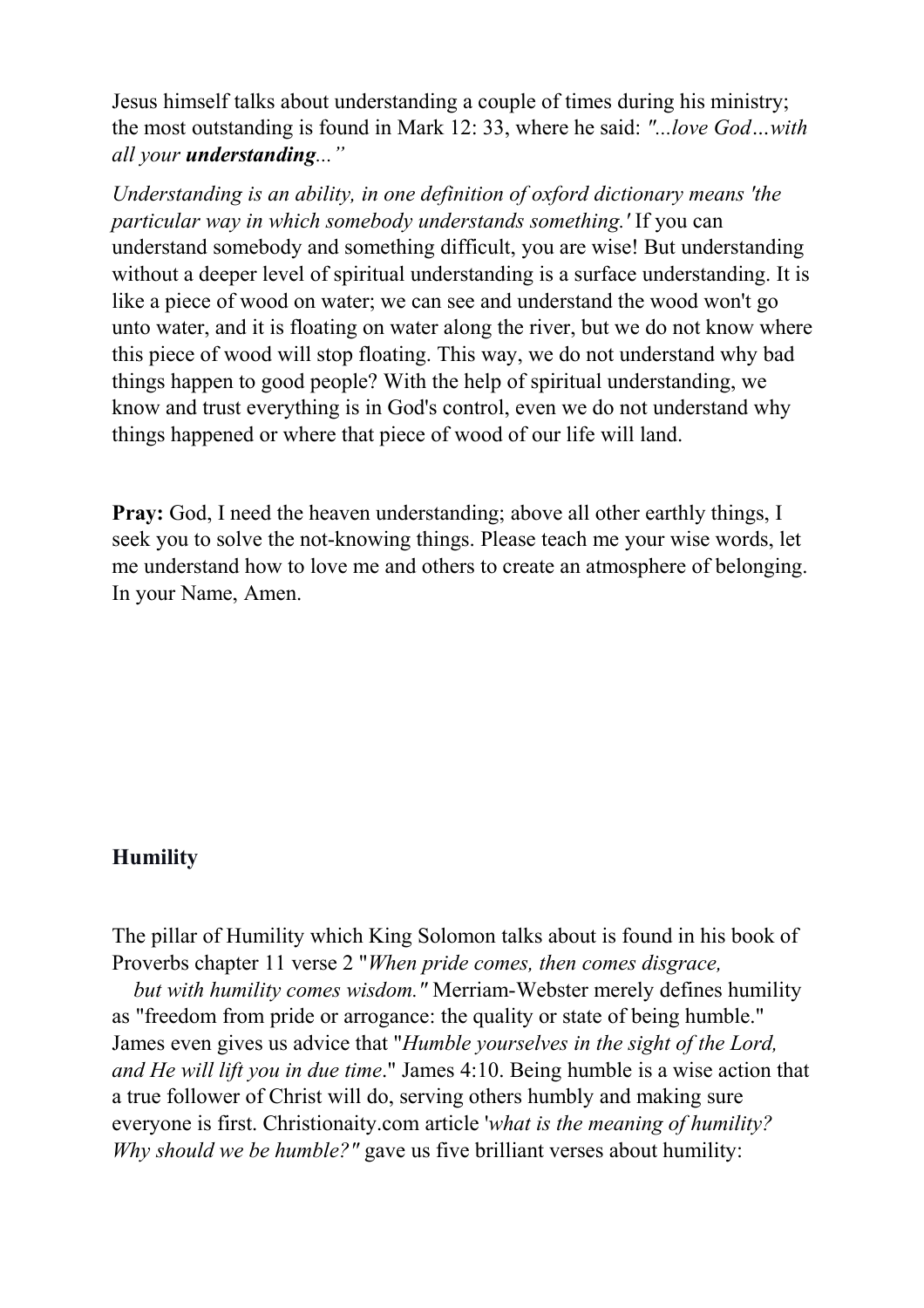To enter God's presence, we must come humbly to the throne: 1 Peter 5:6.

God says the meek shall inherit the earth: Matthew 5:5.

The proud are cast down and will be humbled: James 4:10.

When we are humbled or even when we suffer, we need to remember we will ultimately reign with Christ: 2 Timothy 2:12.

Jesus even humbled Himself; therefore, we should also have the mind of humility: Philippians 2:5-11.

Take your ground with humility because it is one of the stones of the wisdom's house. C.S Lewis once said, *"Humility is not thinking less of yourself; it's thinking of yourself less."* You lose nothing, but you gain favour and grace that God is all in all in everything.

Pray: Make me humble, Lord; mould me be a better human. I leave behind all bitterness in me that I can be close to you, one step closer to being like you. I am wise with you. Thank you for making me new. In your Name, Amen.

### <span id="page-6-0"></span>**Peace**

It is one of the most used words in the Bible, "peace". 420 times you can see the "peace" word in the Bible. Why is peace so important? Not only for our private life also for the world. Without peace, we are dead humans. We are at war with ourselves and the world. Peace is a glue that sticks the people together. Perhaps there was a God in the name of "peace" in ancient times- how such an important and vital stone of wisdom most people won't follow? We know and learn that peace is a hard and tough topic that all countries are trying to reach. We have the Holy Spirit peace within us. Unfortunately, the engine of peace is not on in all of us. We closed our hearts' doors with a shout of justice we forgot about "what is peace, really?"

Wikipedia page of peace says peace is a concept of societal friendship and harmony in the absence of hostility and violence. In a social sense, peace is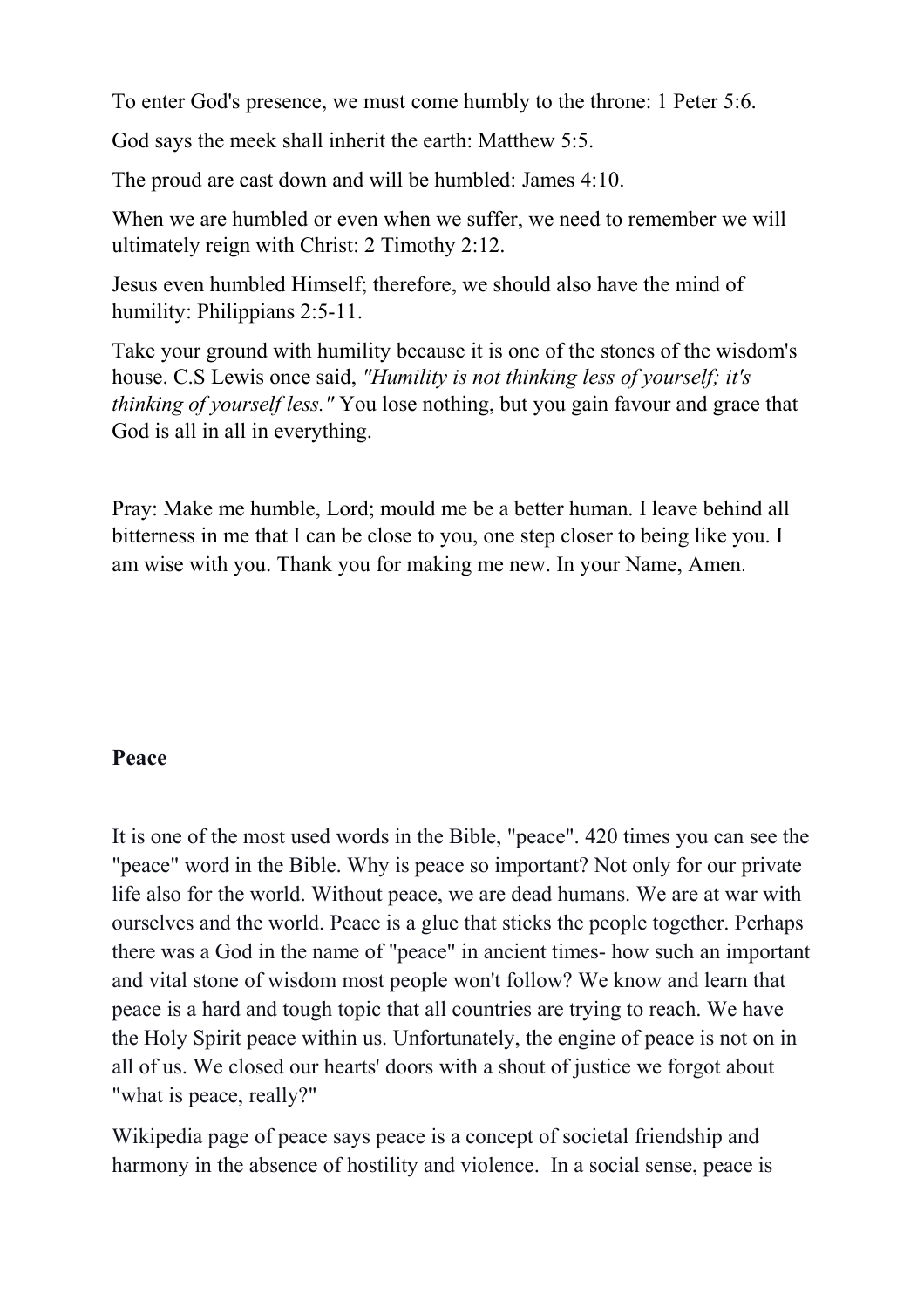commonly used to mean a lack of conflict (such as war) and freedom from fear of violence between individuals or groups."

God of heavens and earth knows we are weak; we need a peace that we can have wisdom; it is an ingredient food of nations that every household needs one. So, where there is no violence, war or conflict, there is peace- but this is not complete and won't be. Biblystudytools.com tells us, "The biblical concept of peace is larger than that and rests heavily on the Hebrew root slm, which means "to be complete" or "to be sound." It means to be whole and to live well. It continues, "The Old Testament anticipated, and the New Testament confirmed, that God's peace would be mediated through a messiah, Peace with God came through the death and resurrection of Jesus Christ." Perhaps God sent his peace to the world; the Word was Peace and Peace came to the world. The true and ultimate peace is in Jesus; all other things are short, earthly and fallen grace.

Jesus said:**"** I have told you these things, so that in me you may have **peace."** John 16:33

**Pray:** Your Shalom will be upon me. I am calm and confident when your Holy Spirit led me through the challenges. Keep calling me Jesus, and I am home whenever you love me. In your Name, Amen.

### <span id="page-7-0"></span>**Obedience**

The Sunday school song obedience; the song says, "Obedience is the best way to show that you believe." The definition of obedience is "an act or instance of obeying, the quality or state of being obedient" according to Merriam-Webster dictionary. Obey is the part of God's plan in our life, whether to God or to his people. Billy Graham his sermon 'the path of **obedience**' which was recorded in September 1962, talks about the blessings of being obedient to God, not trusting to our own understanding, we need to return to God by repentance and destroy the images of many other gods we made for ourselves, King Hezekiah followed the God's commandment, and he was aware of God's acts in his kingdom, we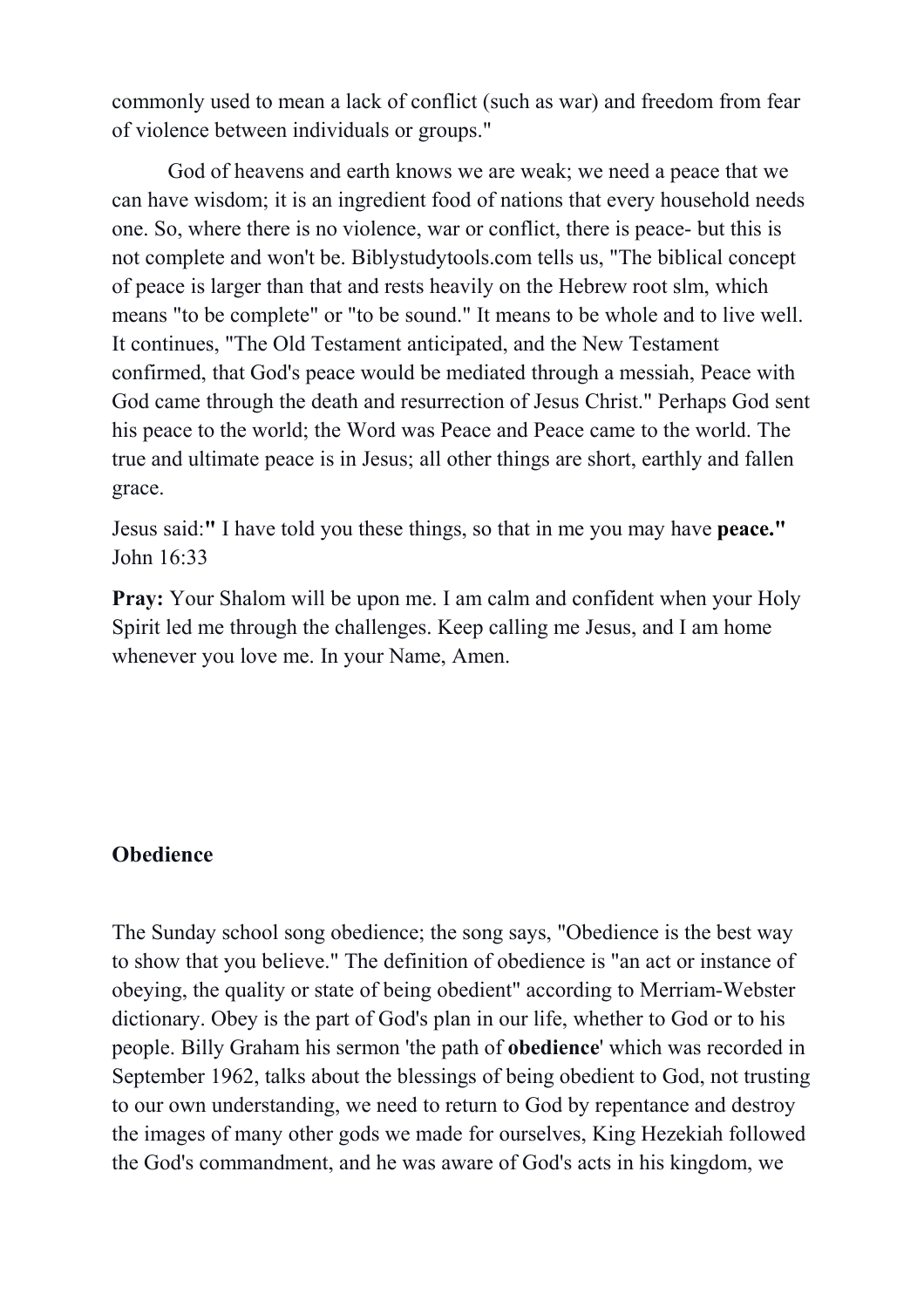need awareness of God and his salvation as like Hezekiah, he prayed and obeyed and God answered that is what our nation and all we need.

We live a very strange time; we are a nation. We have seen many things in our life cycle, pandemic, war, inequity, immorality, sickness. The result of obedience brings shalom and prosperity. We can live free and happy when we obey and listen to God every day, it won't be hard when we give everything to him and meditate on his Word. "*True obedience is the natural outcome of an intimate relationship with Christ. Spending time in the Word and in prayer every day is part of the secret. Our greatest example of such obedience is that of Jesus to His Father. Through His life on earth, we see the rewards of living an obedient life."* Andrew Murray book called "a life of obedience "back cover explains. If we want to grow in wisdom, we need to learn to be obedient, to take care of ourselves and the earth, to the noisy world, to benefit others, to be a light on a hill. Keep obedience close to your heart and see how your attitude and inner self change to a new person. One fellow blogger brought six good results of obedience to God, we will be God's friend, we will know His well, we bear good fruit, we receive power, and our prayers reach God's ears faster.

*"Walk in obedience to all that the Lord your God has commanded you, so that you may live and prosper and prolong your days in the land that you will possess." (Deuteronomy 5:33)*

**Pray:** I obey your voice and rely on your beautiful presence, Lord. My life is better with you, search me and put aside all my iniquities, and let me rejoice in you. In your Name, Amen.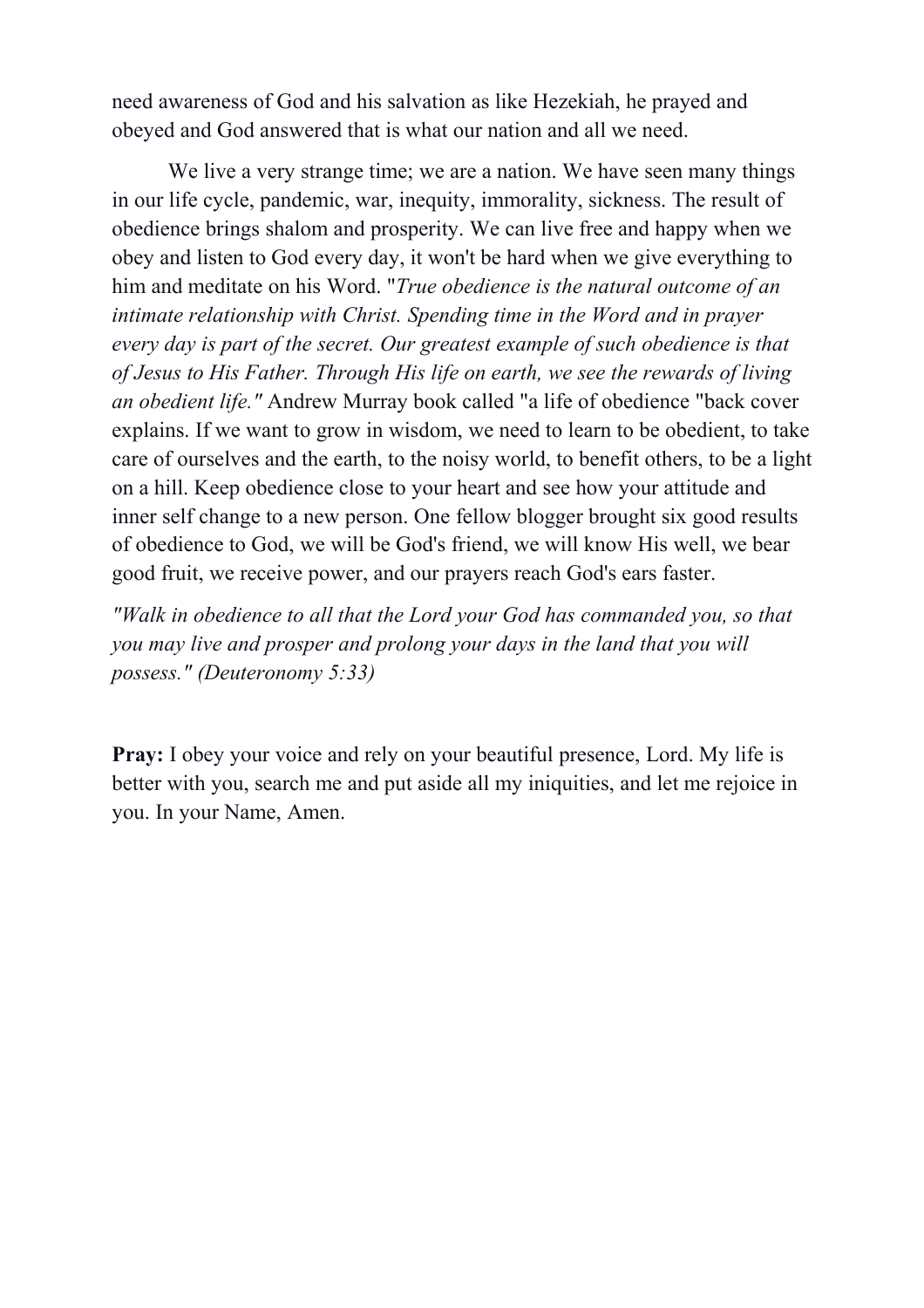## <span id="page-9-0"></span>**Forgiveness**

Yes, it is one of the pillars of the wisdom house. Hmm. We look at our life, thinking of who can we forgive. Do I have any anger in me towards anyone? How can we forgive someone who did wrong to us and change the direction of our life? When we see Jesus life and how He forgave us on the cross, we might change our perspective of forgiveness. The antonyms of forgiveness are punishment. I am not compelled to forgive others, but I am doing a favour to myself by doing an act of forgiveness. We let go of all resentment that they housed in our hearts for a long time and made us sick. Yes, when we let all hurts go, we are wise and decide not to allow the past event anymore to rob our tody's joy. Ephesians 4: 32 says it well "Be kind and compassionate to one another, forgiving each other, just as in Christ God forgave you." Set apart a time, spend some time to meditate on the Word of God, clear your mind by giving all your un-forgiveness thoughts to the Lord. There are loads of Bible verses to help us on this subject. However, It is your choice to choose whether you want to forgive someone or not. In his answer on "the major obstacle in forgiving others", John Piper talked about two categories in the Bible: enemy love (this should be the nearest person to us). The second category is 1 Corinthians 13: 7, bearing one another.

How hard is it to forgive others? How tough is it to forgive ourselves? A mature person in Christ, forgive others with grace. It may take some time but eventually, lay it down at Jesus' feet. C.S Lewis said it nicely, "to be Christian means to forgive the inexcusable because God has forgiven the inexcusable in you." So, being an agent of kindness and forgiveness would grow our characters in all levels of life. It might look impossible to forgive someone, take time and ask God for guidance, an open door that you can use to let go of all unwanted events. In the end, let me remind you again, what Jesus has done on the cross, should be your focus; he has forgiven all. Let's make sure you did let go of the below to God's hands:

- Judgment
- Punishment
- Hatred
- Hurts
- Resentment
- Past incidents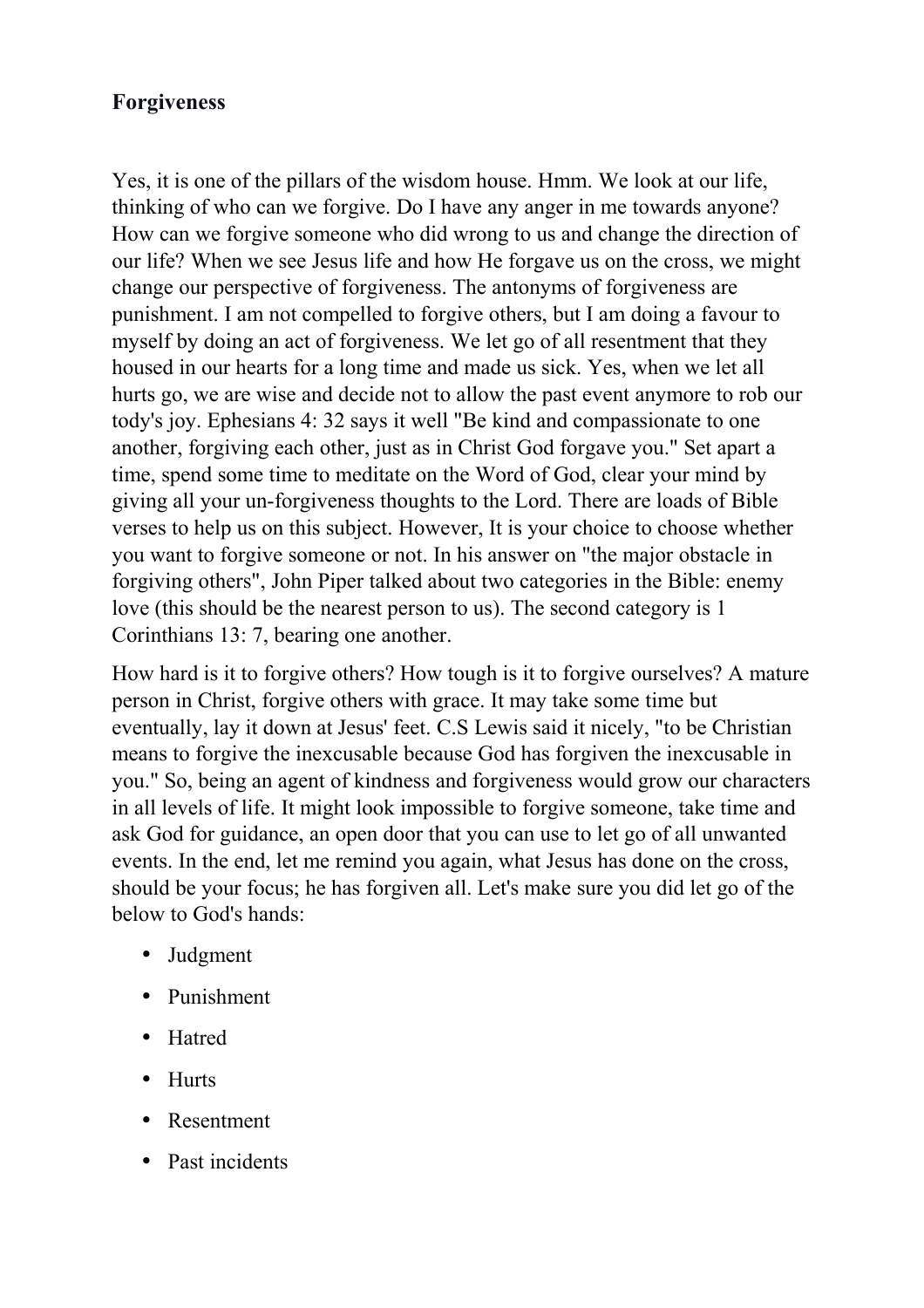And make yourself ready to receive the below from God:

- A desire to forgive
- Patience
- Kindness
- Love
- It is possible with God attitude

**Pray:** I forgive others as you forgave me, Lord. Free me from the wrath within me and give me a spirit of forgiveness. I take one step as you will take a million steps for me to rescue. In your Name, Amen.

## <span id="page-10-0"></span>**Purity**

The wisdom house needs this one badly. "The quality or state of being pure" as the definition of purity from Merriam-Webster. The opposite of purity is impurity. Let's talk about this more. This is a sensitive topic for our generation. I know it well; perhaps the purity is not a new subject; if it is in the wisdom house, it means it was there already. When we talk about purity in the wisdom house, we refer to physical and spiritual purities. The two parties are here play the main act in our lives. Bodily purity is apparent, and there are boundaries around it as we read them in the Bible. "How can a young person stay on the path of purity? By living according to Word of God" (Psalm 119:9). The Accountable2You site listed a few of them for us:

- You want to please God
- Choose to live transparently
- Your actions affirm what is Good
- Love others and stay humble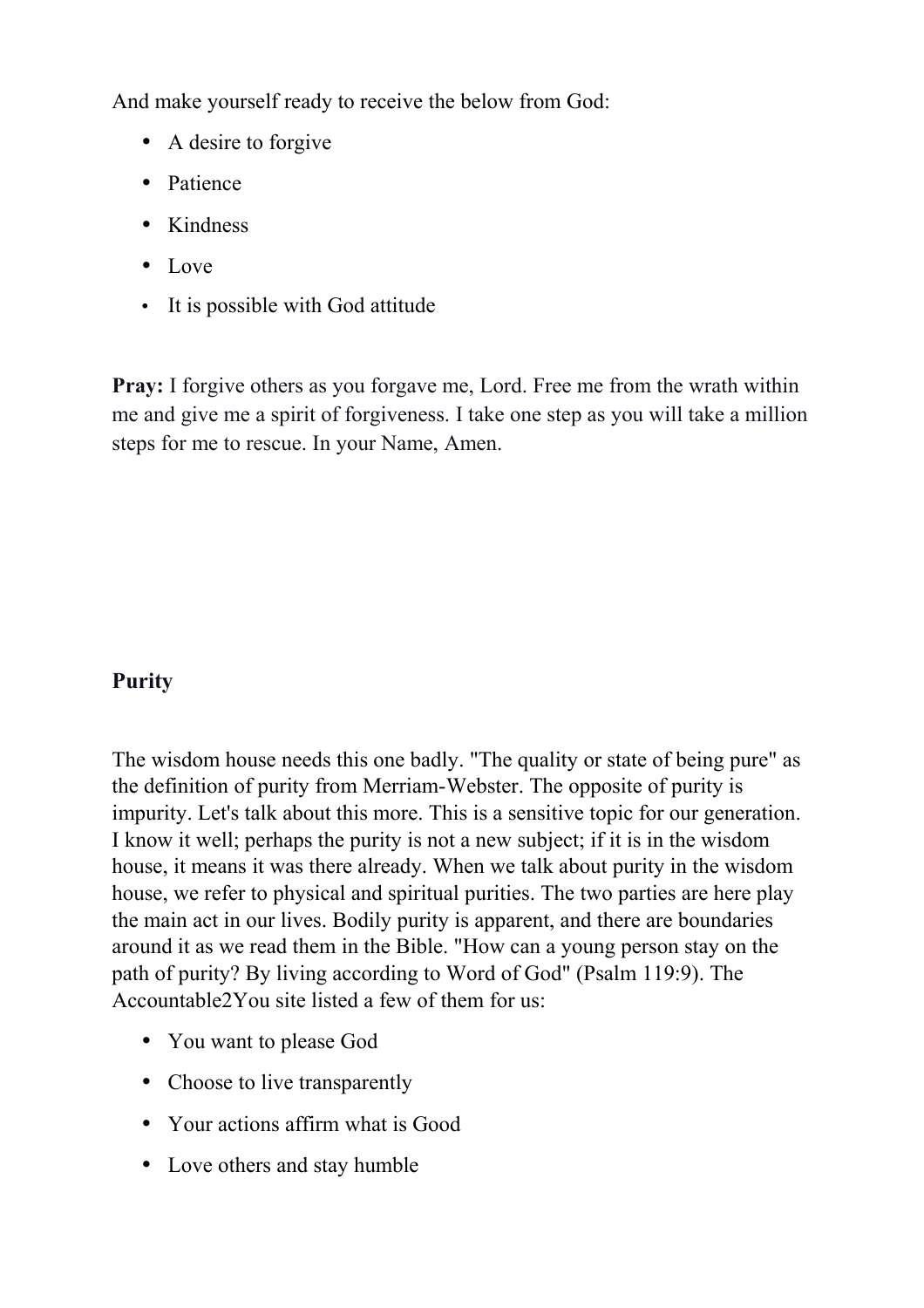Spiritual purity is far important than any other. Of course, we have loads of verses about sexual purity. To be pure in the eyes of God, you need to be whole, away from the physical desire of this world and make yourself near to living God. How can a Holy Father be closed to an impure heart? Presenting ourselves holy and blameless is the best choice we can make. When we are pure in heart, we can see God as Jesus himself told us the secret of this "Blessed *are the pure in heart, for they shall see God." (Matthew 5:8).* The fundamental liberty is when we are ready to leave behind our desire and grab His. Our addictions, our lousy attitude, our wrong directions, our impure life are our choices. We know that those are not going to help us, but we choose short term gladness instead of eternal purity.

Are you ready to enter the land of purity? Choose purity that is good for your soul. Imaginably, the truth will make your soul free.

Pray: You are holy, I am not, so create a pure heart within me, oh Lord. I need spiritual and physical cleansing to praise you with a pure heart, mind, and soul. In your Name, Amen.

### <span id="page-11-0"></span>**Self-control**

It is one of the fruits of the Holy Spirit listed in the book of Galatians 5: 23. The Greek Word of it is 'engkrates' means 'in power' or 'strong', or another definition is "mastered from within". The Spirit within gives us strength and power. A true believer in Christ has self-control over temptation, lust, and all other things that are not helping us at all. Proverbs 25:28 says, *"Like a city whose walls are broken through is a person who lacks self-control."* A person with self-control is preferred to a warrior. This pillar helps you realise that this is not your power, not your ability, but God within you is so powerful than external powers. When you have that pillar within you, you are a motivated person with a joyful heart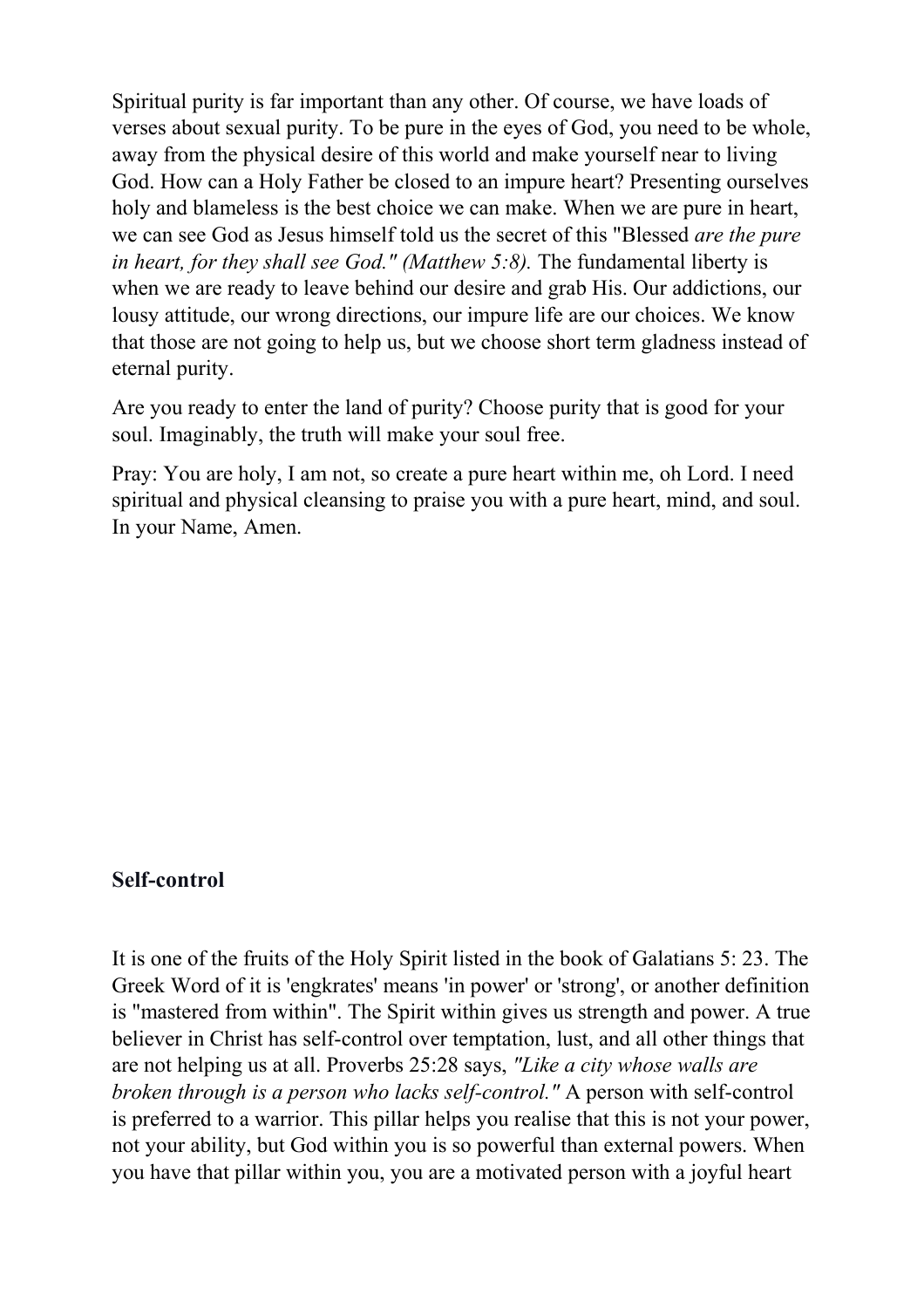of praise which can wait for the things that outdoor people cannot. The Spirit leads a self-control person. Stay alert by the wisdom spirit of self-control. This is a good reminder for all of us "I can do all this through him who gives me strength" Philippians 4:13. You have built your house on a rock, not sand, you bear much fruit, you bless others, and you know all the chains of bad habits are broken, and your inner soul has peace, and your level of patience has gone high and high. James Allen, in his 'As a Man Thinketh' said, "*Self-control is strength. Right thought is mastery. Calmness is power."* You are beautiful with this pillar, Christ is in you then you are above all odds. Your actions, feelings and emotions are ruled by divine power. This is why you are not your own but for his. From tomorrow let your all be controlled by God, lean on him and see how wonderful would be the result?

Pray: I need your Spirit within me to control all of me. Free me from the unwanted desire of the world that I can truly worship you. Christ is within me; the world cannot overcome. In your Name, Amen.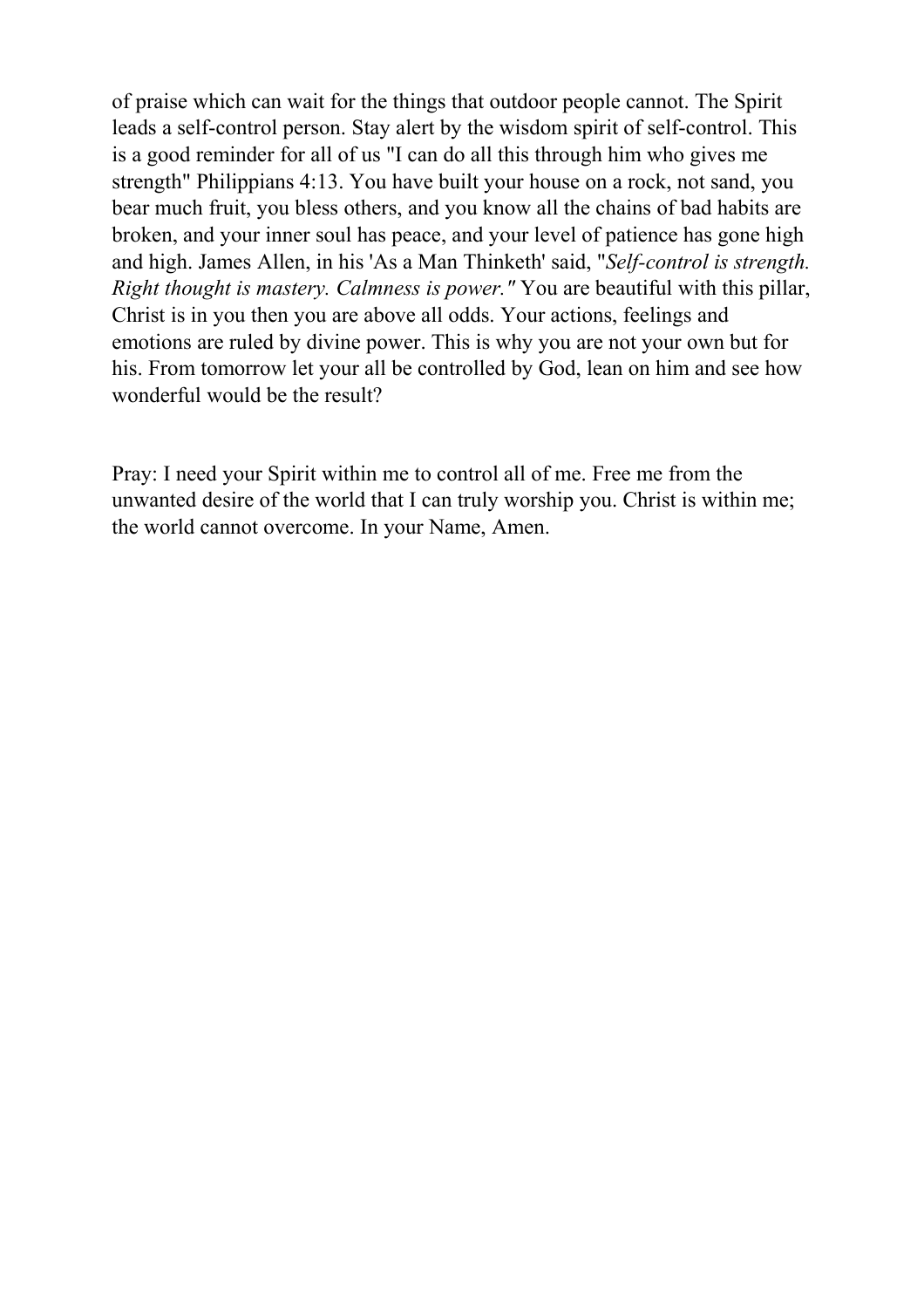# <span id="page-13-0"></span>**Other Books by the Author Dariush Youkhaneh**

[Hope in Corona Time](https://hh-high.com/books/hope-in-corona-time/) [Heads Held High](https://hh-high.com/books/heads-held-high/) [Untapped Light](https://hh-high.com/books/untapped-light/) [Serving the Living God](https://hh-high.com/books/serving-the-living-god/) [7 Things for Your Soul](https://hh-high.com/books/7-things-for-your-soul/) [The 48](https://hh-high.com/books/the-48/)